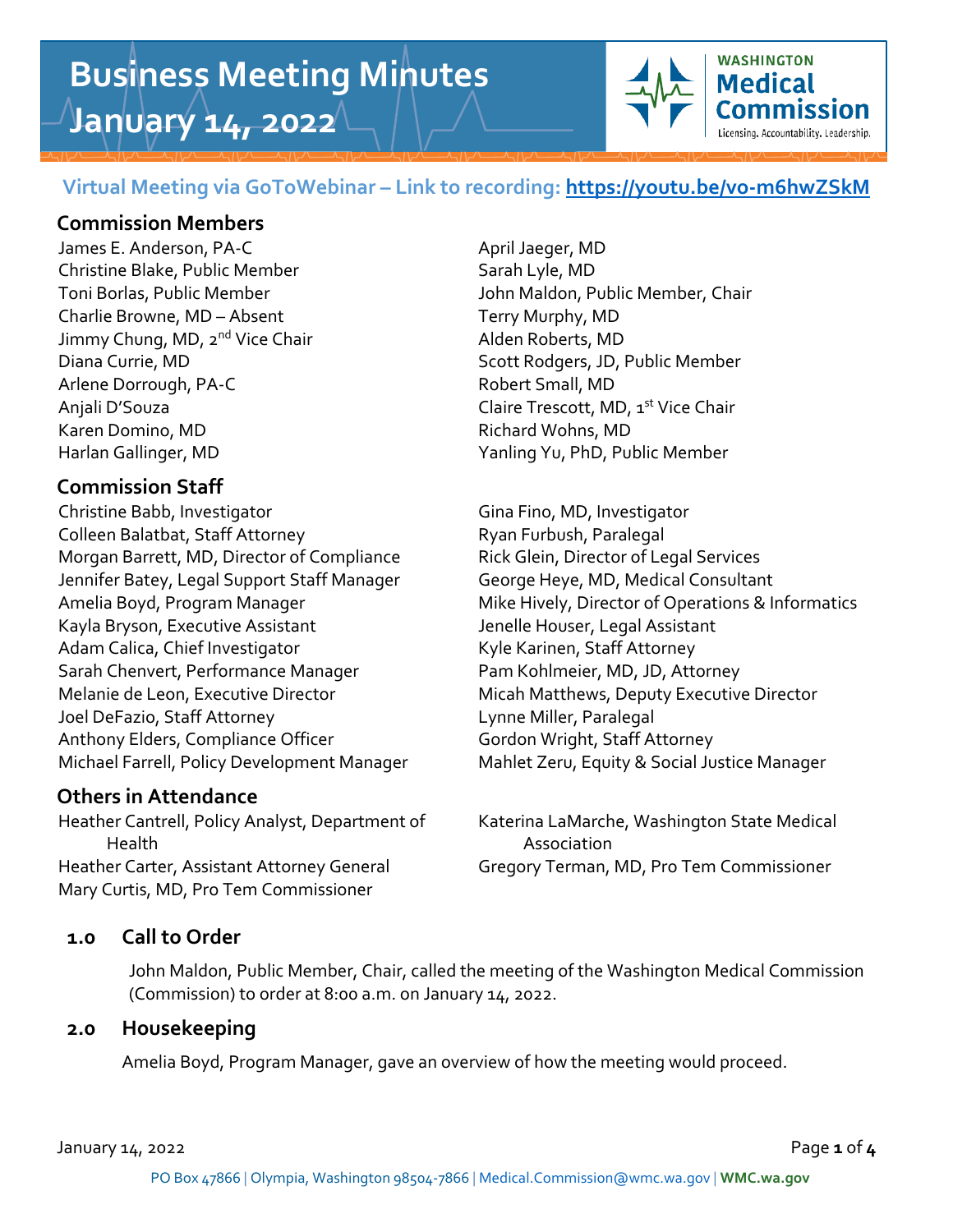# **3.0 Chair Report**

The Chair stated that the March 4, 2022 will be virtual due to current Governor restrictions for inperson meetings.

The Chair reminded the Commissioners of a recent email from Mike Hively, Director of Operations & Informatics, requesting Commissioners with a WMC device log into it at least once every three weeks. If this is not done, the device will need to be brought to the IT department at the Tumwater building. For questions, please reach out to Mike Hively.

The Chair stated that at the Commissioner retreat in December the Code of Conduct was discussed. This document has been revised and the most important change was to the definition of ex parte. The Chair will email the revised document to all Commissioners soon.

## **4.0 Consent Agenda**

The Consent Agenda contained the following items for approval:

- **4.1** Minutes from the November 19, 2021 Business Meeting.
- **4.2** Agenda for January 14, 2022.

*Motion:* The Chair entertained a motion to approve the Consent Agenda. The motion was seconded and approved unanimously.

#### **5.0 New Business**

#### **5.1 Resolutions for April 2022 Federation of State Medical Boards Meeting**

Micah Matthews, Deputy Executive Director, presented the following documents for discussion:

- The National Medical Practice Registry
- Permitting Out-of-State Practitioners to Provide Continuity of Care in Limited **Situations**

Mr. Matthews explained that these documents will be presented as resolutions at the Federation of State Medical Boards (FSMB) meeting scheduled for April 2022.

> *Motion:* The Chair entertained a motion to approve both proposed resolutions to be provided to the FSMB. The motion was seconded and approved unanimously.

## **6.0 Old Business**

#### **6.1 Committee/Workgroup Reports**

These reports were provided in writing and included in the meeting packet.

In addition to the written reports, Melanie de Leon, Executive Director, reported the Education Committee met in 2019 where the members provided several topics for the Lunch & Learns which are held on the first day of WMC's regular meetings. Most of those topics have been presented over the last two years. The focus of the Lunch & Learns will now shift to Commissioner trainings. Ms. de Leon asked that Commissioners who are interested in serving on the committee to please contact her or if there are any ideas for topics, to please send them to her.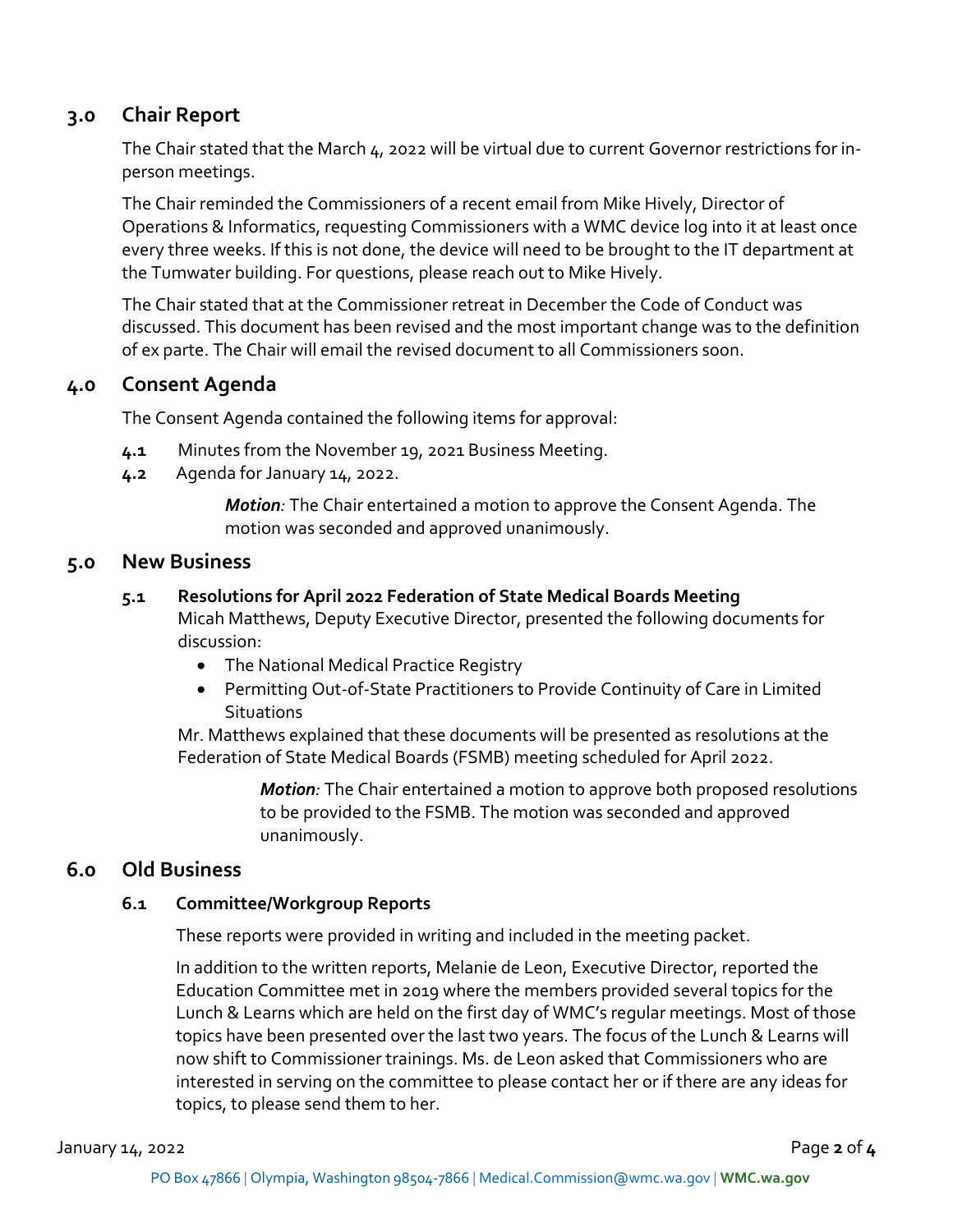#### **6.2 Rulemaking Activities**

The rulemaking progress report was provided in the meeting packet. In addition to the written report, Amelia Boyd reported that the CR-101 (Pre-Proposal) for Clinical Support Program rulemaking has been rescinded.

### **7.0 Public Comment**

No public comment was provided.

## **8.0 Policy Committee Report**

Dr. Karen Domino, Policy Committee Chair, reported on the items discussed at the Policy Committee meeting held on January 13, 2022:

#### **Proposed Policy: Discrimination in Health Care**

Dr. Domino stated that this document had been reviewed at the November 2021 meeting where the committee recommended it be edited and brought to a future meeting. Alden Roberts, MD, provided several edits and presented them at the Committee meeting. The Committee recommended forming a workgroup to edit the document further and bring it to a future meeting. Ms. de Leon stated the following Commissioners had volunteered to participate in the workgroup: Jim Anderson, PA; Diana Currie, MD; Christine Blake, Public Member; Scott Rodgers, Public Member; and Dr. Roberts. Arlene Dorrough, PA; Yanling Yu, PhD, Public Member; and Claire Trescott, MD also volunteered to be members.

#### **Proposed Guideline: Termination of the Practitioner-Patient Relationship**

Dr. Domino stated the Committee members brought up several issues with this document. The Committee recommended that a workgroup be formed to revise this document and bring it to a future meeting. Commissioners interested in being a member of the workgroup to please reach out to Chair Maldon.

#### **Policy: Self-Treatment or Treatment of Immediate Family Members**

Dr. Domino presented the proposed revisions to this policy. She asked Mike Farrell, Policy Development Manager, to review additional suggested revisions he received. Mr. Farrell and Robert Small, MD, presented those revisions. After a discussion by the Commissioners, it was decided that this document will be revised further and brought to a future meeting.

#### **Policy: Use of Notice of Correction**

Dr. Domino asked Mr. Farrell to present this item. Mr. Farrell explained the background behind this document and stated the Committee recommended rescinding the policy.

*Motion:* The Chair entertained a motion to rescind the policy. The motion was approved unanimously.

## **9.0 Member Reports**

Dr. Yu, Public Member, reported that the Patient Safety Action Network followed up on a Consumer Report that evaluated state medical boards' websites: *[Looking for Doctor Information](https://www.informedpatientinstitute.org/pdf/LookingForDoctorInformationOnline%20-%20Jan2022.pdf)  [Online](https://www.informedpatientinstitute.org/pdf/LookingForDoctorInformationOnline%20-%20Jan2022.pdf)*.

## **10.0 Staff Reports**

Mr. Matthews introduced new employee Dr. Pamela Kohlmeier, JD. Dr. Kohlmeier will work in a Staff Attorney role and will be the legal support for Panel L. Her mentors will be Mr. Farrell;